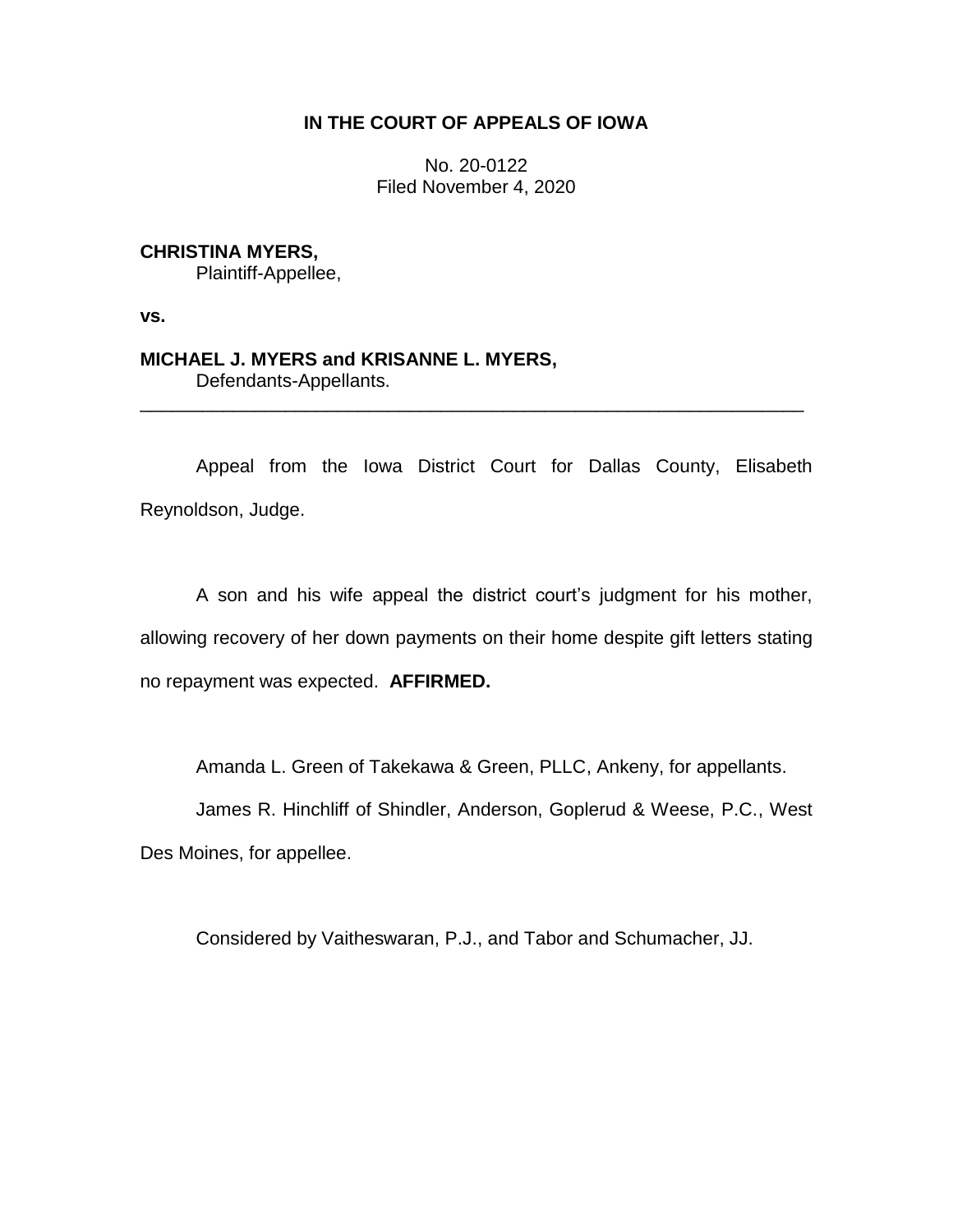### **TABOR, Judge.**

 $\overline{a}$ 

Christina Myers brought an equitable action against her son, Michael, and her daughter-in-law, Krisanne, to recoup \$89,900 she paid to help them purchase a larger house.<sup>1</sup> As part of their arrangement, Christina remodeled and lived in the walkout basement. Michael and Krisanne argued Christina had no right to repayment because she signed three gift letters to facilitate Michael securing a mortgage on the house. Those letters stated, "[N]o repayment of this gift is expected or implied in either form of cash or services of the recipient."

The district court ruled for Christina, allowing her to recover the \$89,900 in contributions. Michael and Krisanne appeal, contending the gift letters were enforceable contracts prohibiting Christina from recovering the gifted amounts. As part of that claim, they argue the court misapplied the equitable theories of unjust enrichment and promissory estoppel. They also contend the court violated the parol evidence rule by considering extrinsic proof of a prior oral agreement between the parties.

Like the district court, we find the gift letters are not enforceable because their terms do not meet the elements of a contract. That finding means the parol evidence rule does not preclude our consideration of extrinsic evidence surrounding Christina's gift. Applying the proper framework for inter vivos gifts,  $2^{\circ}$ we affirm.

<sup>1</sup> Because the parties share a surname, for clarity we will use their first names in this opinion.

<sup>2</sup> Iowa law recognizes two kinds of gifts: inter vivos and causa mortis. *Vosburg v. Mallory*, 135 N.W. 577, 578 (Iowa 1912). The first takes place during the donor's lifetime and the second at the donor's death. *Id.*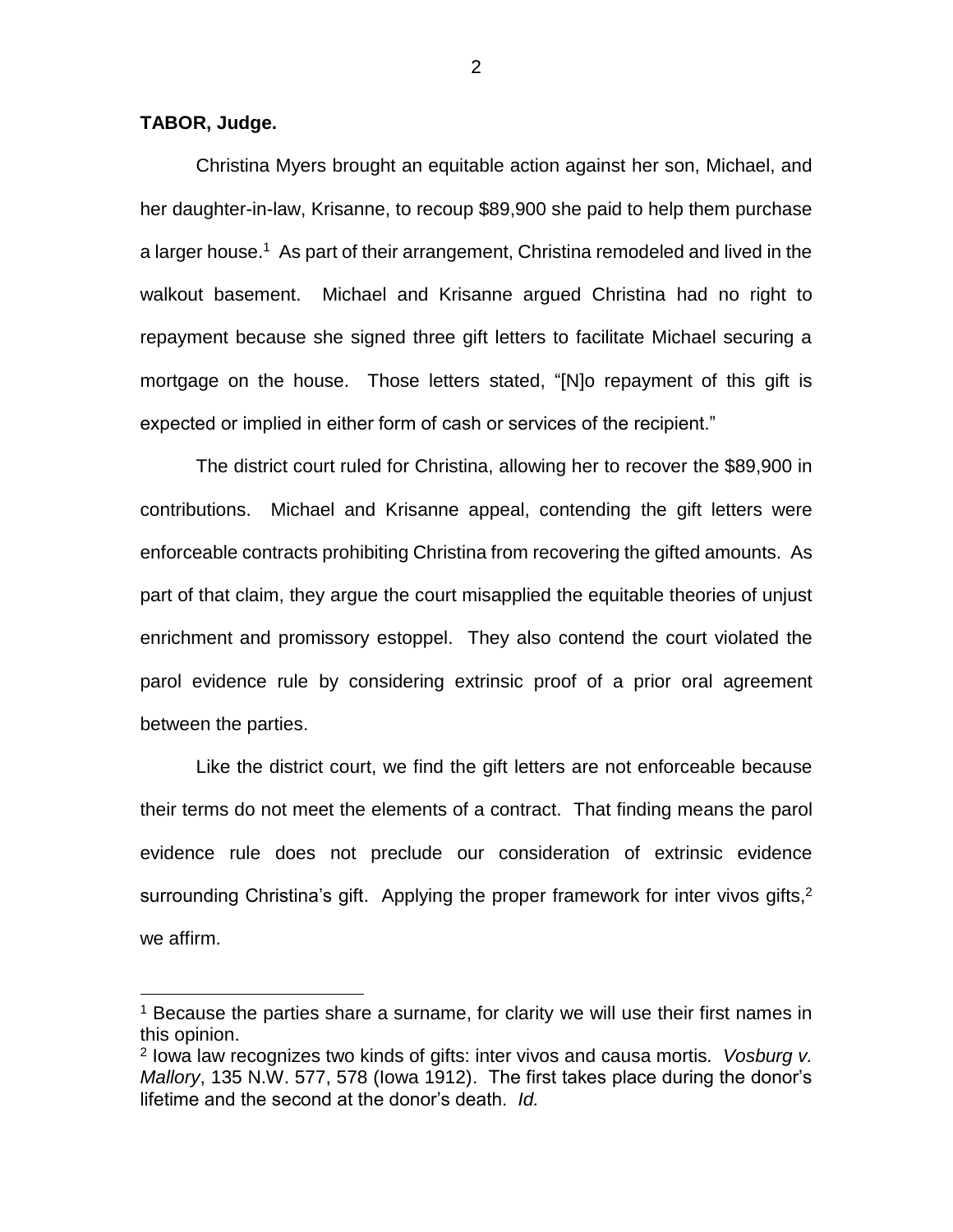#### **I. Facts and Prior Proceedings**

Christina is the mother of three adult children—Michael, Jennifer, and William. For many years, Christina lived alone in Arizona, working full-time as the co-owner of a dog-boarding business. After being hospitalized twice for serious health issues, she decided it was time to move closer to her children.

In August 2013, Christina sold her business, receiving close to \$115,000 in proceeds. Seeking to invest the money, she looked into real estate. Because the market was "volatile" in Arizona, Christina entertained moving to Iowa, where Michael and Krisanne lived with their five children. Knowing Michael and Krisanne resided "in a very small home," Christina offered to use the proceeds from the sale of her business to help them buy a bigger house. $3$  She testified she "wanted to give them the opportunity to live in a beautiful home" and "to be with them," calling it a "win/win" situation.

Christina told her friend and former business partner, Margaret Brown, that "she decided to buy a home with Michael, her son, in Iowa." Brown understood that Christina would own one-third of the home. Brown testified that, after hearing Christina's plans, she was "nervous" that her friend would end up wishing she had her own space. Similarly, Christina's niece, Laurie Graham King, testified that, based on conversations with her aunt before the purchase, she believed Christina was "a one-third owner in the home."

 $\overline{a}$ 

 $3$  The parties offered conflicting testimony about whether Christina intended to be a co-owner of the new home. Christina testified it was her understanding she would have a one-third ownership interest in the home. But Michael testified he and his mother never had a conversation about joint ownership.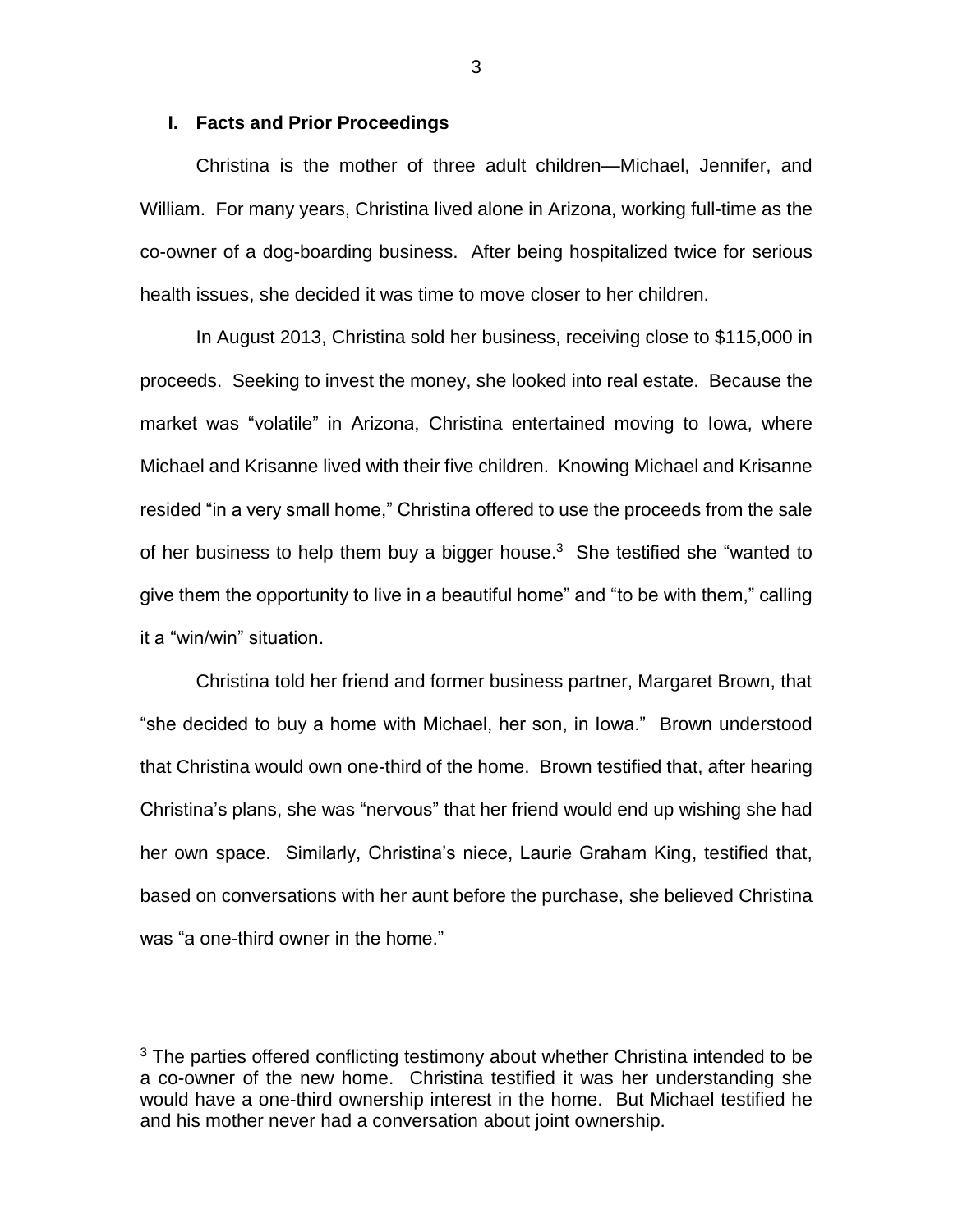With the understanding that Christina would help finance the home and live with them, Michael and Krisanne began house-hunting that fall. In December, Michael and Krisanne found a three-story home in Cumming with enough space for their children and Christina. Michael shared the listing with Christina, who was still living in Arizona. The house had a walkout basement—finished with two bedrooms, a bathroom, and a kitchen—which the parties agreed Christina would occupy as her private living quarters. Christina thought the arrangement was fair because the basement constituted nearly one-third of the property's total square footage. Michael referred to the space as a "mother's suite." Because the basement was set up as a recreation room, Christina anticipated making some renovations. She also planned to use the basement's unfinished space as a laundry room.

With that arrangement in mind, Michael and Krisanne made an offer of \$490,000 on the Cumming house in January 2014. The seller requested an earnest-money deposit of \$1500 at the time of the offer, which Michael paid. A day later, the seller made a counteroffer of \$525,000 and requested another \$3500 deposit due at acceptance. That same day, Michael accepted the deal and paid the deposit. Although the payments came from his personal bank account, he asked Christina to help pay for the deposits. Of the total \$5000 earnest-money payments made by Michael, Christina contributed \$4900. 4

<sup>&</sup>lt;sup>4</sup> At the time of the initial offer, Christina gave Michael \$900 for the first earnestmoney deposit. Christina transferred another \$4000 the same day Michael paid the second earnest-money deposit.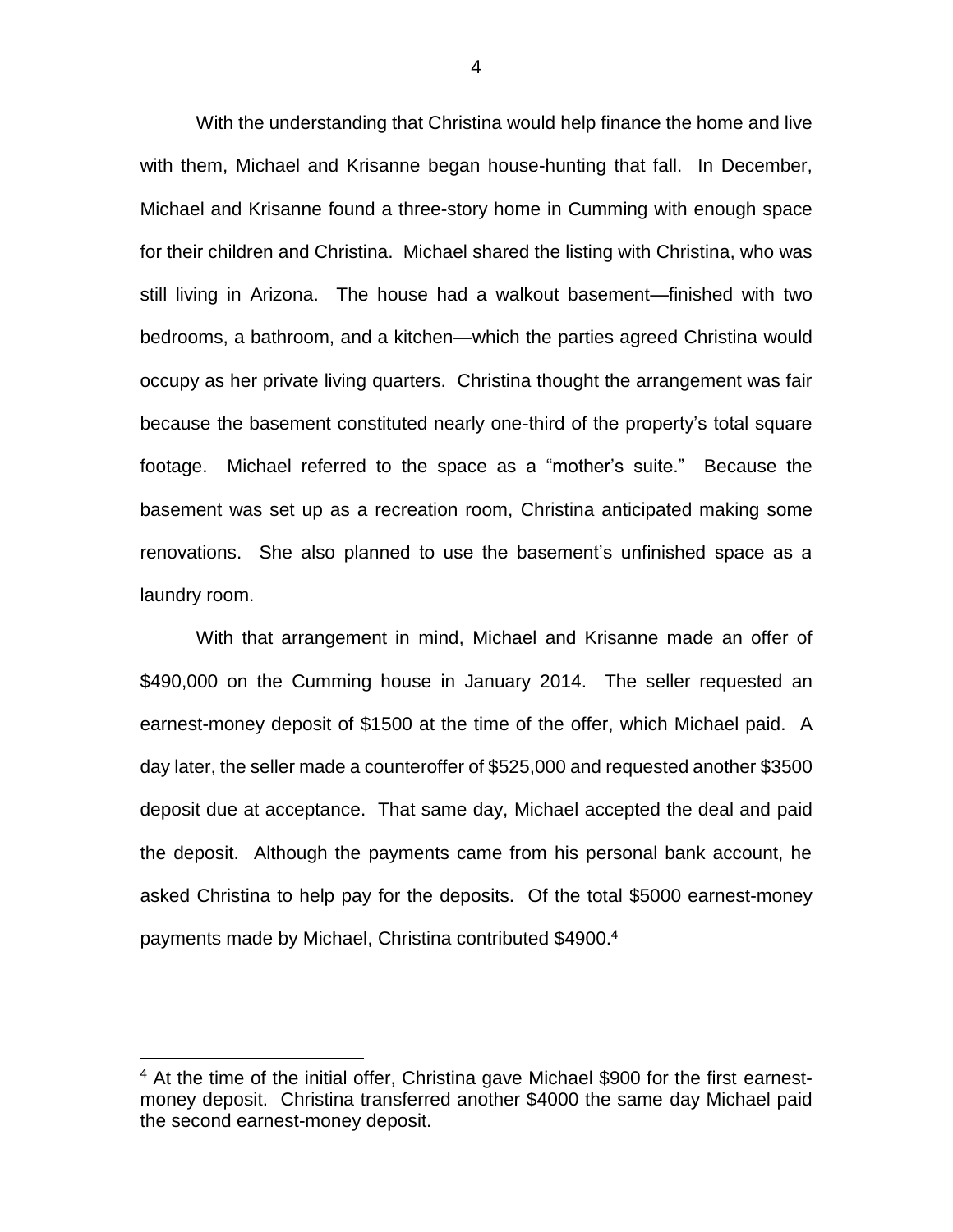Under the purchase agreement, two things had to occur before the March closing date. First, Michael and Krisanne had to obtain a mortgage by early February. Second, they had to make a down payment of around \$105,000, which was twenty percent of the purchase price. As promised, Christina planned to contribute \$85,000 from her business-sale proceeds toward the down payment.

Michael applied for a mortgage as the sole borrower.<sup>5</sup> But because Michael was relying on Christina for financial support, he did not qualify for the mortgage on his own. The lender told Michael that Christina needed to submit gift letters memorializing her contributions.<sup>6</sup> The contributions totaled \$89,900, including the \$900 and \$4000 earnest-money payments and the anticipated \$85,000 partial down payment. At the lender's request, Michael sent Christina three standardized gift letters, informing her the letters were necessary to obtain the mortgage.<sup>7</sup>

On February 1, February 11, and February 12, 2014, Christina signed three separate gift letters for \$900, \$85,000, and \$4000 respectively. Christina testified she had no direct communications with the mortgage company but did what Michael asked her to do because he was "the hands-on person" with the mortgage.

 $\overline{a}$ 

<sup>5</sup> The record shows both Krisanne and Christina had marks on their credit histories that would have limited their abilities to qualify for a mortgage.

<sup>&</sup>lt;sup>6</sup> Mortgage companies may require a borrower to execute a gift letter as an assurance that money applied to a down payment was not a loan requiring repayment. *See In re Marriage of Piscop*, No. 02-1644, 2003 WL 21543766, at \*3 (Iowa Ct. App. July 10, 2003) (rejecting "indication of intent" from "the face of the letter" memorializing gift to wife from her father because letter was assurance to mortgage company and did not mean he intended gift only for daughter).

 $7$  Michael testified that either the mortgage company or his personal mortgage representative prepared the gift letters. But he did not know which one.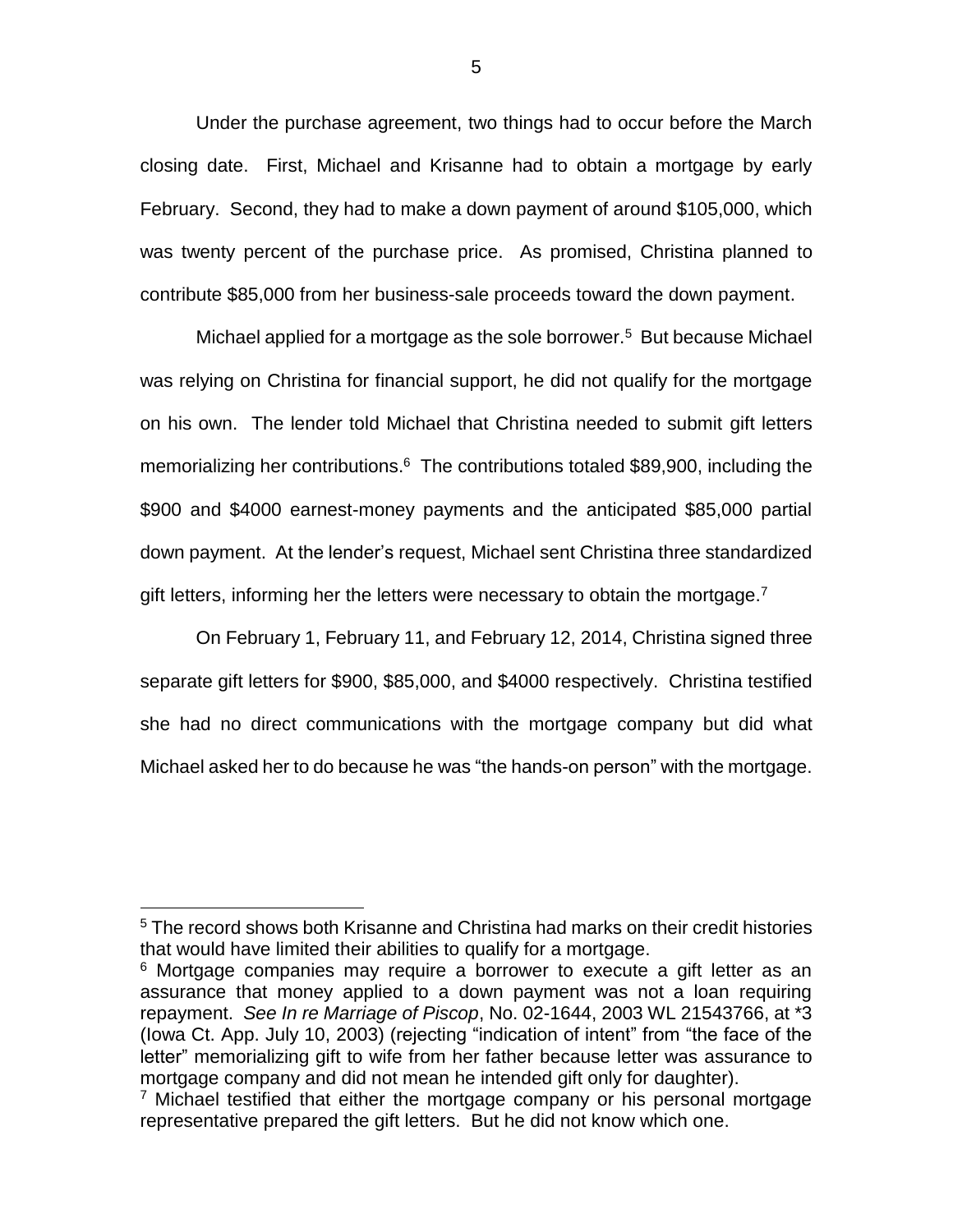Each gift letter contained the following language:

I/We do hereby certify to the following:

I/We [Christina] have made a gift of [\$900, \$85,000, \$4000] dollars to [Michael] named below, and no repayment of this gift is expected or implied either in the form of cash or future services of the recipient.[8]

Christina wrote an email to Michael with the gift letters attached, saying, "Here you go! I sure must like you a lot to be giving you all this money! 1-4-3." Thanks to the gift letters, Michael obtained a mortgage at a favorable rate. On February 26, Christina sent her final contribution of \$85,000 to the Wasker Law Firm in Des Moines to be held in escrow until the closing. The closing took place on March 7.

After moving into the Cumming house, Christina became responsible for one-third of the monthly bills. On the first of every month, Michael and Krisanne sent Christina a recurring reminder to pay around \$800 to \$900—the amount varying based on property taxes, utilities, and other expenses. Although Michael called the monthly payments "rent," Christina testified she never thought of herself as a renter because she also shared the costs of the mortgage, the homeowner's association fees, and the home warranty. And she paid for major improvements in the basement, including remodeling the kitchen and repairing the bathroom. In

<sup>&</sup>lt;sup>8</sup> A review of cases from other jurisdictions reveals that using this specific language in gift letters to mortgage lenders is common practice. *See, e.g.*, *Osterkamp v. Stiles*, 235 P.3d 178, 191 (Alaska 2010) ("[N]o repayment of this gift is expected or implied either in the form of cash or by future services of the recipient."); *Ver Brycke v. Ver Brycke*, 843 A.2d 758, 762 (Md. 2004) ("[T]here is no obligation, expressed or implied either in the form of cash or future services to repay this sum at any time."); *McGoldrick v. Murphy*, 228 A.3d 272, 279 (Pa. Super. Ct. 2020) ("[N]o repayment is expected or implied.").

 $9$  Christina testified that 1-4-3 was a "family code standing for I love you." But she also claimed she was being "flip" in the email, and that her son understood the conditions from the context.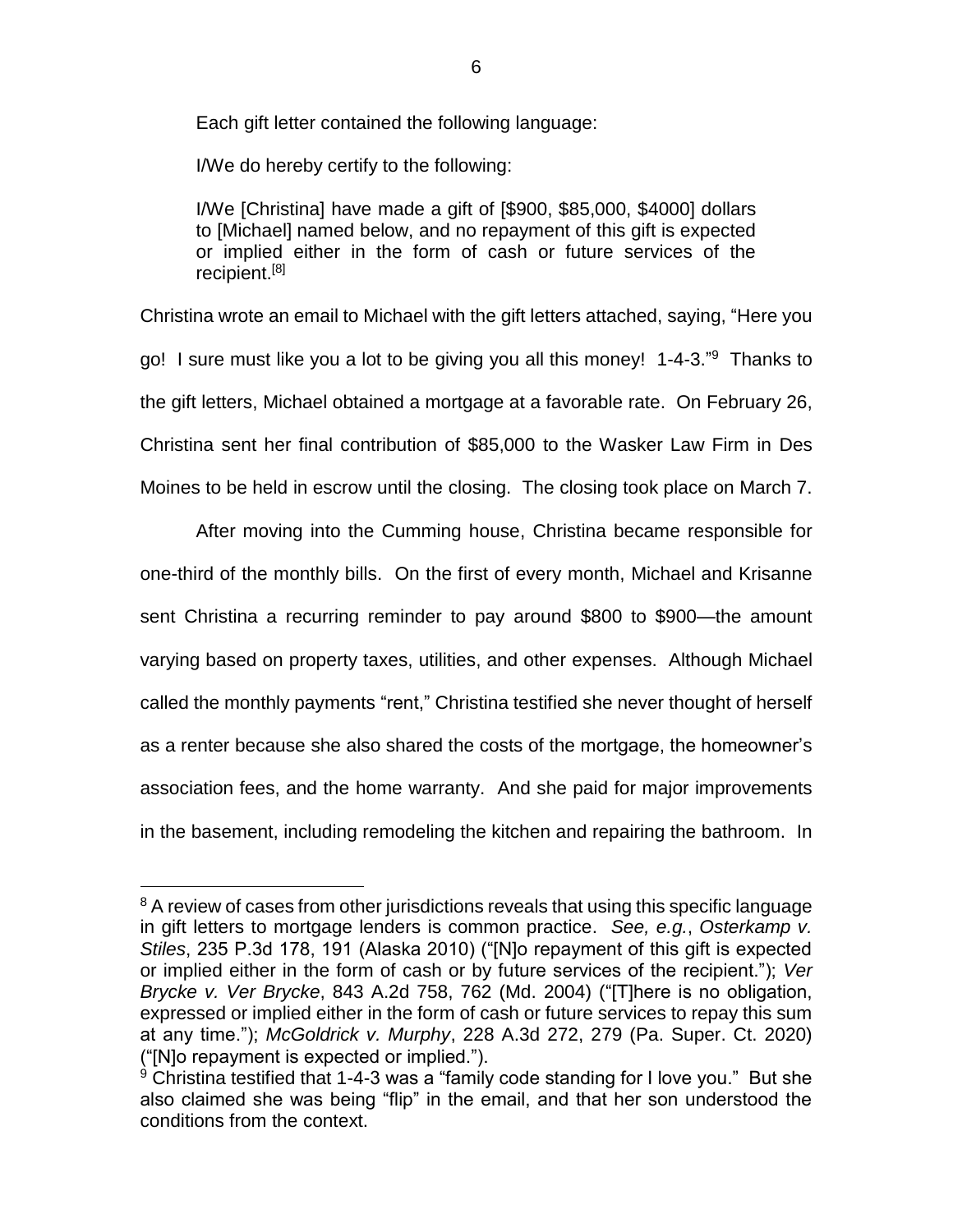the first few months of living there, Christina bought a new refrigerator, microwave, oven, washer, and dryer for her personal use. When asked if she would have made those improvements if she knew she had no ownership interest in the home, she testified: "[M]y expectation was that they were going to carry me out of that place in a coffin. This was my bridge into old age." Michael agreed in his testimony that Christina's plan was to live in that home until her death—"that's how she proposed it to us."

Despite Christina's contributions, her name did not appear in the transfer deed. The deed conveyed the property to "Michael J. Myers and Krisanne L. Myers, husband and wife, as Joint Tenants with full rights of survivorship and not as Tenants In Common." Although Christina acknowledged she was not publicly listed as a co-owner, she believed her \$85,000 down payment and her monthly mortgage payments established her one-third ownership of the home.

Tensions flared between the parties in 2017 over the living arrangement. Christina felt like her personal living space was "overrun" by Michael, Krisanne, and the children, contrary to what she had agreed to before moving in. Although the parties tried to reconcile their differences, the situation only worsened.<sup>10</sup> So in April 2018, Christina and Michael began to discuss an "exit strategy."

 $\overline{a}$ 

 $10$  In January 2018, there was a water leak in Christina's bathroom damaging the drywall and the floors. After receiving a "very high" estimate of the repair costs, Christina asked her other son, Will, to renovate her bathroom for less than half the cost. Will's presence in the Cumming house became a major point of contention because of personal conflicts between Michael and Will. The brothers had a serious falling out that February, and Michael has not allowed Will inside their home since.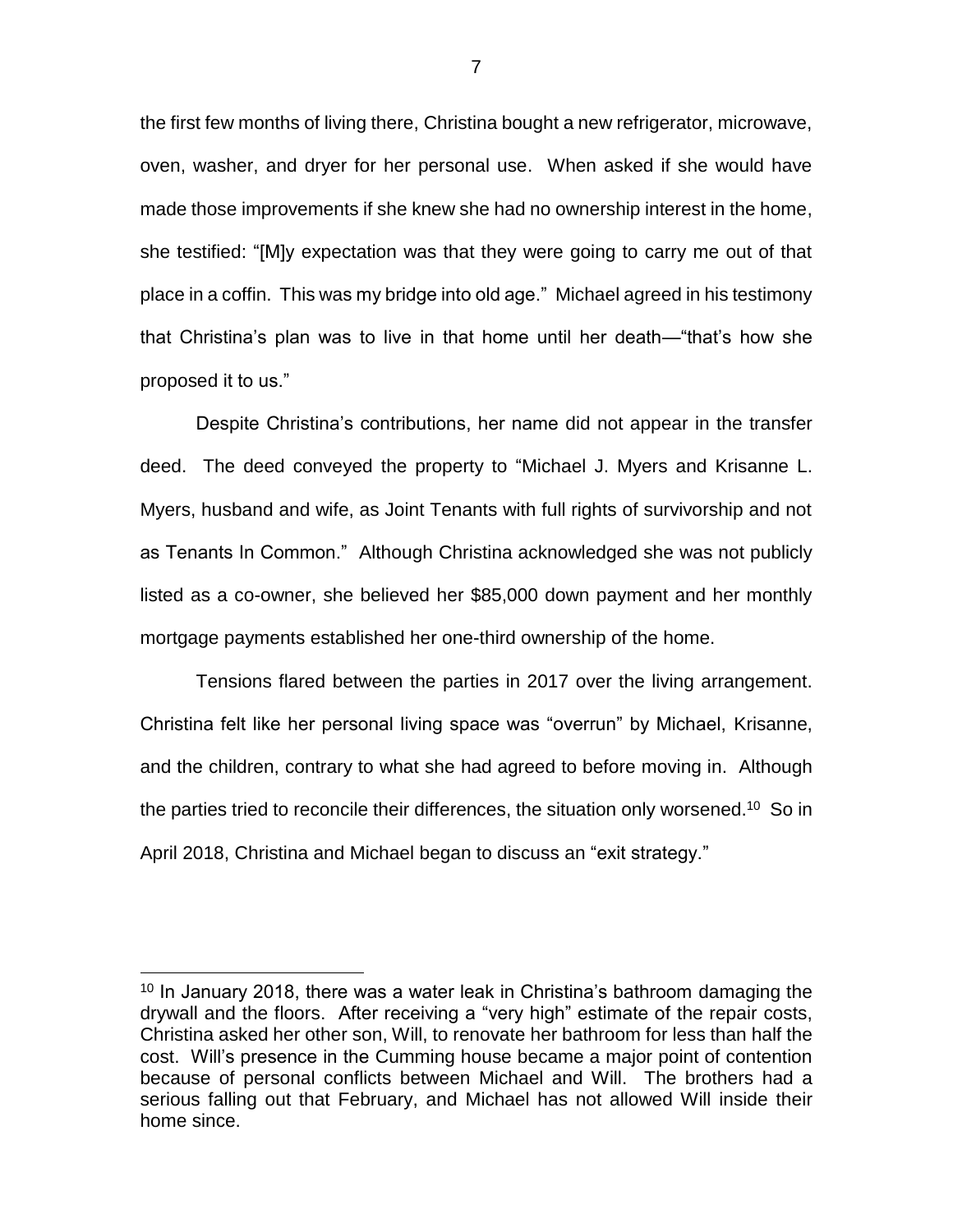But that fall, rather than agreeing to an exit plan, Christina sued Michael and Krisanne to recover her contributions and "the full value of her share of their joint property, including her portion of the increased value of the joint property." Shortly after filing the petition, Christina received an eviction notice from Michael and Krisanne. That notice gave her thirty days to vacate the property. But because Christina had nowhere to move, Michael allowed her to stay until she bought her own place in January 2019.

The district court held a two-day trial in October 2019. After considering witness testimony and documentary evidence, the court ordered Michael and Krisanne to repay Christina for her contributions in the amount of \$89,900 (plus interest). 11 Michael and Krisanne appeal.

### **II. Standard of Review**

Because the district court heard this case in equity, our review is de novo. Iowa R. App. P. 6.907. We give weight to the court's factual findings, especially when assessing witness credibility, but they do not bind us. *Newhall v. Roll*, 888 N.W.2d 636, 640 (Iowa 2016) (citing Iowa R. App. P. 6.904(3)(g); *Martin v. Martin*, 720 N.W.2d 732, 735 (Iowa 2006)).

### **III. Discussion**

 $\overline{a}$ 

### **A. Contract Analysis**

Michael and Krisanne assert the down payments made by Christina were outright gifts with no obligation of repayment. Despite this assertion, Michael and

 $11$  Because Christina presented no expert testimony that the basement remodeling increased value of the home, the January 2020 ruling did not award her reimbursement for those improvements.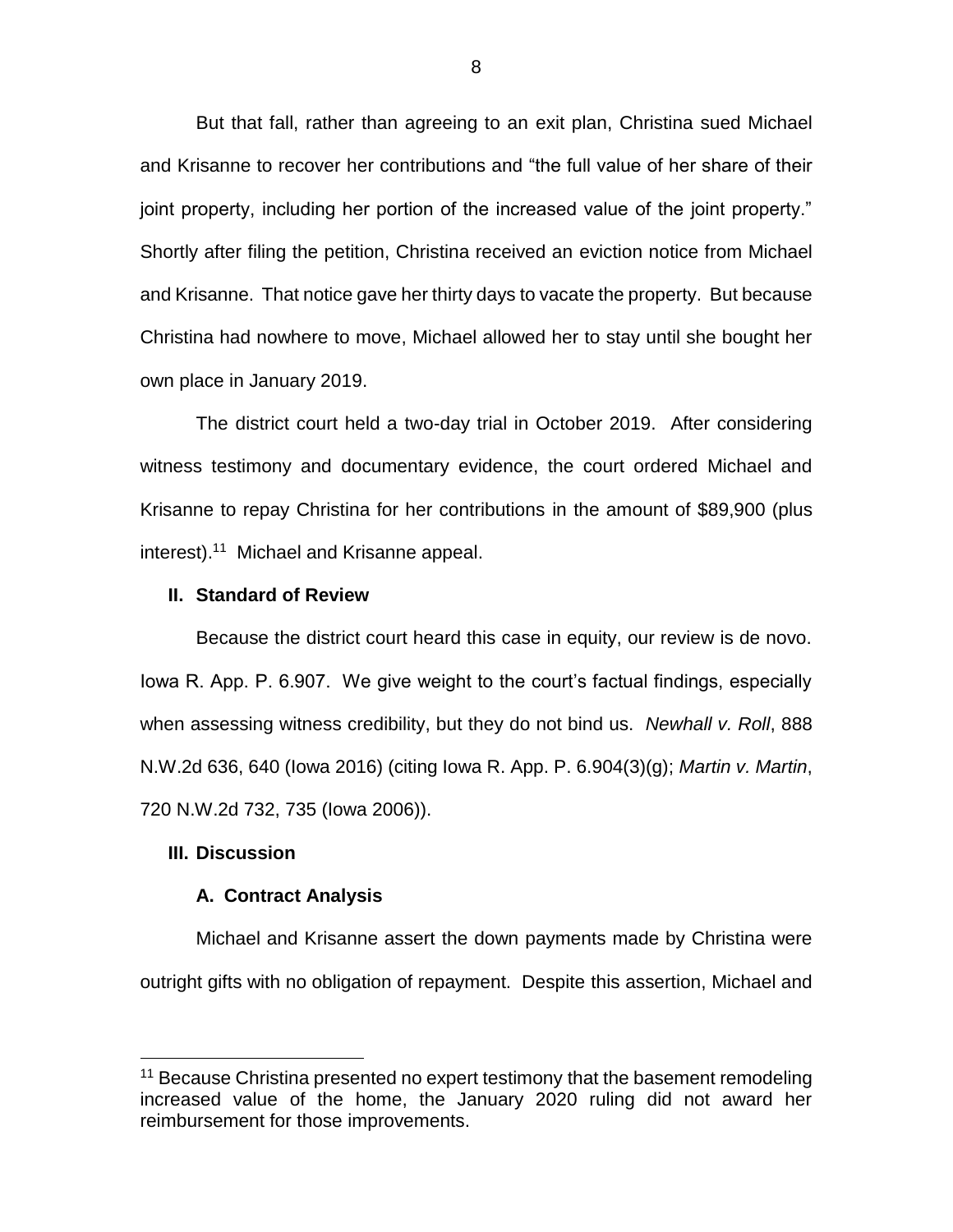Krisanne spend much of their briefing arguing that we should analyze the "gifts" under contract law. They cite four cases from other jurisdictions to support their claim that the gift letters are enforceable contracts: *In re Douglass*, 413 B.R. 573, 579 (Bankr. W.D. Tex. 2009); *Lewis v. Ikner*, 825 S.E.2d 443, 447 (Ga. Ct. App. 2019); *Long v. Beach*, 529 S.E.2d 901, 902 (Ga. Ct. App. 2000); and *Nazy v. Leonardi*, 2016 IL App (1st) 134044, ¶ 47. Despite their insistence that these cases address "the exact issue at hand," we find these authorities distinguishable and unpersuasive.<sup>12</sup>

An enforceable contract has three elements: (1) offer, (2) acceptance, and (3) consideration. *See Margeson v. Artis*, 776 N.W.2d 652, 655 (Iowa 2009) ("It is fundamental that a valid contract must consist of an offer, acceptance, and consideration."); *see also* Iowa Code § 537A.2 (2018) ("All contracts in writing, signed by the party to be bound or by the party's authorized agent or attorney, *shall import a consideration*." (emphasis added)). "Generally, the element of consideration ensures the promise sought to be enforced was bargained for and given in exchange for a reciprocal promise or an act." *Margeson*, 776 N.W.2d at 655. Although Michael and Krisanne claim the gift letters are contracts, they are unable to point to a bargained-for exchange. Because a gift, by its nature, does not contemplate a bargained-for exchange, their position contradicts itself.

 $12$  In three of the cases, the courts did not analyze the gift letters under contract law. *See Douglass*, 413 B.R. at 579 (determining whether elements of inter vivos gift were met); *Long*, 529 S.E.2d at 902 (presuming gift letter was enforceable without discussing elements of a contract); *Nazy*, ¶ 47 (finding insufficient evidence to prove unjust-enrichment claim). The only case that did discuss contract law examined a promissory note, which the court presumed was an "unconditional contract." *Lewis*, 825 S.E.2d at 446.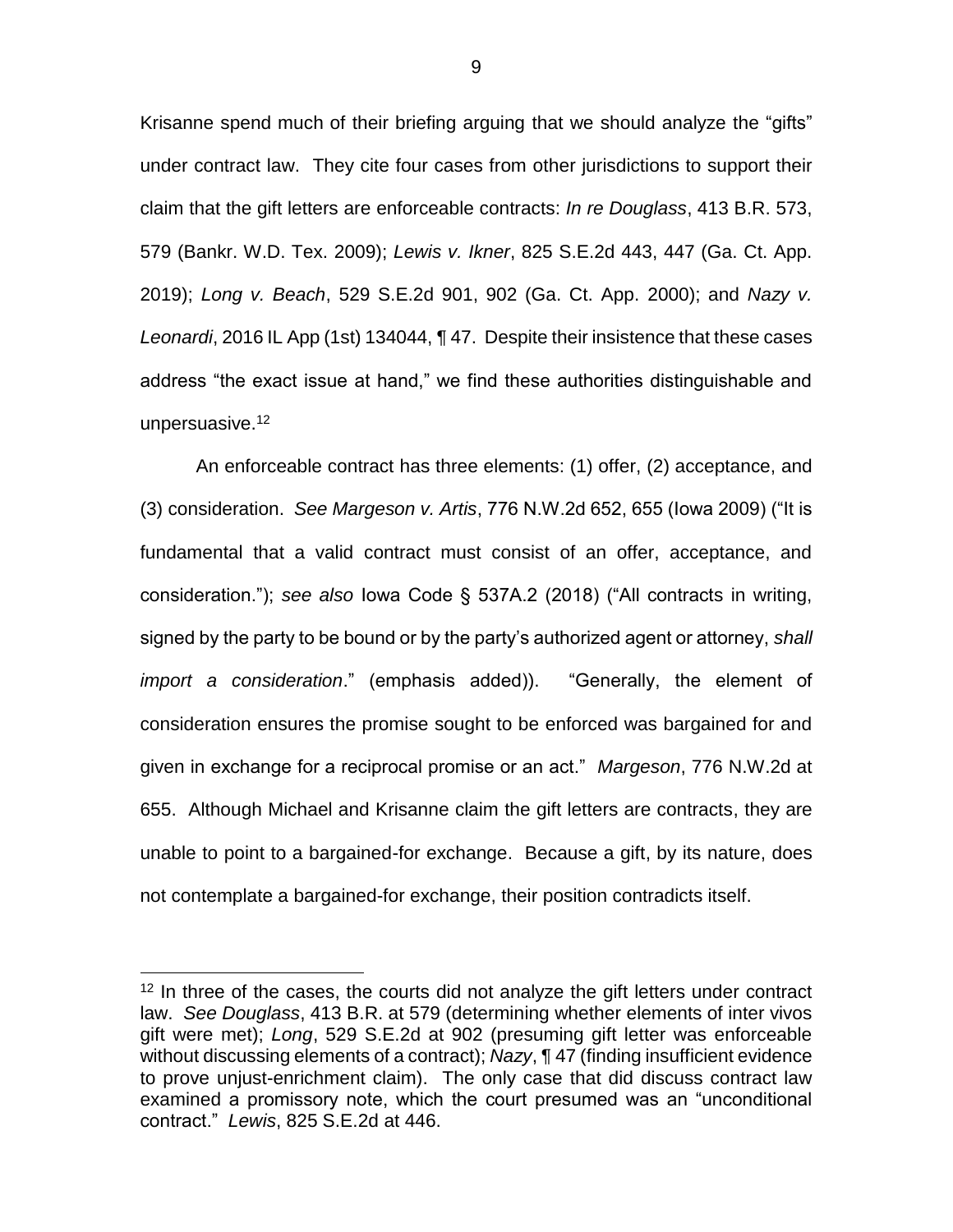Like the district court stated: "That Iowa Code § 537A.2 would apply to gift letters is counterintuitive as a written statement that one person is giving another person an unconditional gift is a gratuitous promise—the opposite of a bargained for exchange." Here, the gift letters preclude an exchange of consideration: "[N]o repayment of this gift is expected or implied either in the form of cash or future services of the recipient." Based on that language, we find the gift letters were not valid contracts supported by consideration. Our conclusion aligns with cases from other jurisdictions. *See Kelien v. Kelien*, No. 2019-CA-000045-MR, 2019 WL 5681417, at \*2 (Ky. Ct. App. Nov. 1, 2019) (holding gift letter was not contract); *Kinde v. Grzywacz*, No. 281771, 2009 WL 279060, at \*2 (Mich. Ct. App. Feb. 5, 2009) (same).

#### **B. Gift Analysis**

Assuming Michael and Krisanne alternatively seek to establish that the down payments were irrevocable gifts, we turn to a gift analysis. Unlike a contract, consideration is not an element of a gift. *Frederick v. Shorman*, 147 N.W.2d 478, 483 (Iowa 1966). A valid inter vivos gift requires proof of three elements: (1) donative intent, (2) delivery, and (3) acceptance. *Gray v. Roth*, 438 N.W.2d 25, 29 (Iowa Ct. App. 1989) (citing *Raim v. Stancel*, 339 N.W.2d 621, 623 (Iowa Ct. App. 1983)). "The intent of the grantor is the controlling element." *Id.* After the donor delivers a gift, it is irrevocable unless the parties agree otherwise. *Fredrick*, 147 N.W.2d at 483. But if there is a condition attached to the delivered gift, the gift fails. *Gray*, 438 N.W.2d at 29.

Here, the only element at issue is donative intent. Michael and Krisanne argue the language in the gift letters reveals Christina's intent to give them the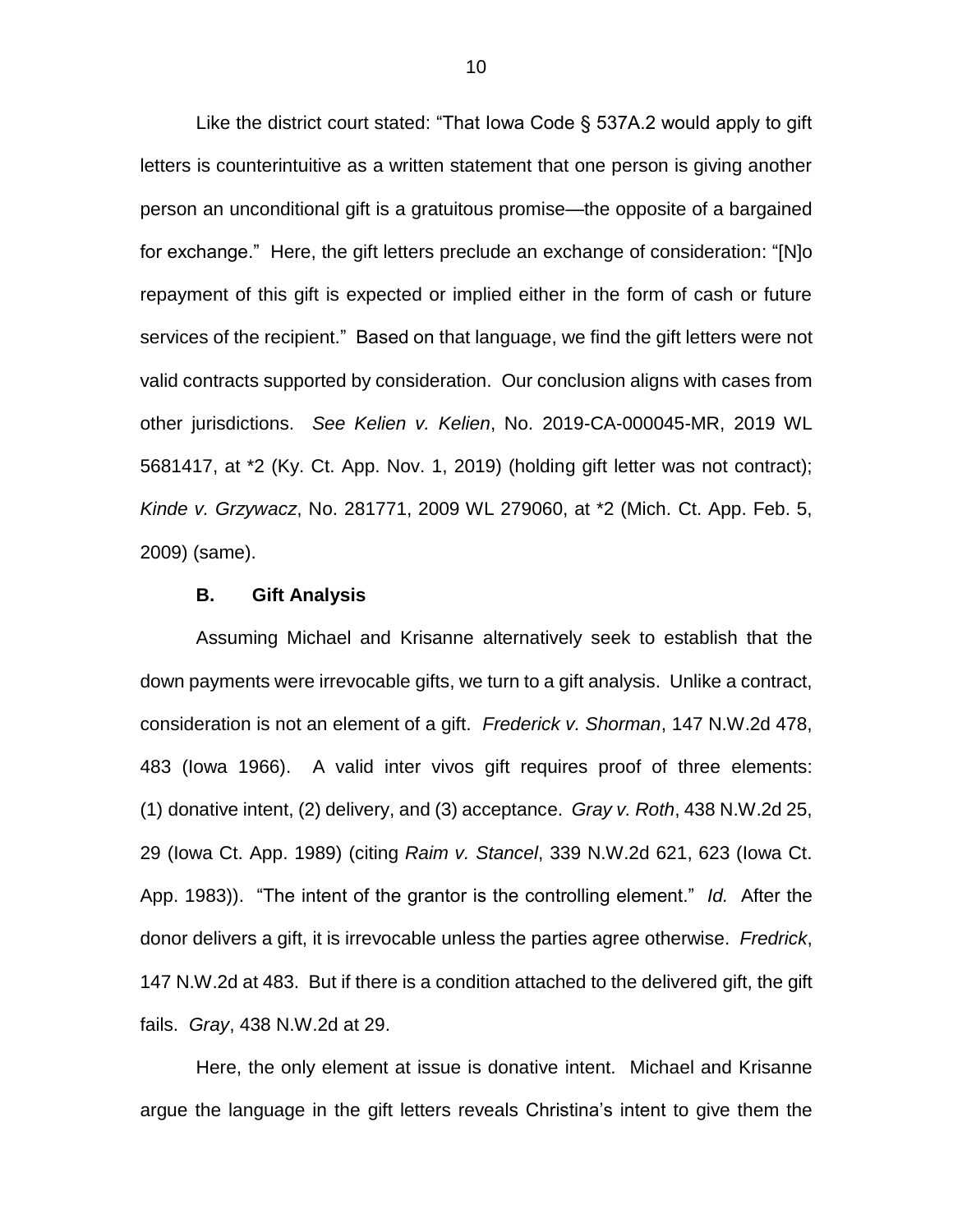money without condition. They claim, "Christina had the opportunity to review the gift letters with an attorney or determine that language within the gift letters was not consistent with her alleged agreement with Michael and therefore had the option not to sign the gift letters." They also point to the email Christina sent Michael with the gift letters attached that said: "I must like you a lot to be giving you all this money!"

While granting that evidence, we find ample proof that her gift was not unconditional. To find that a written document meant something different from what the parties expressed in it requires proof by "clear, satisfactory, and convincing" evidence. *Frederick*, 147 N.W.2d at 484. To meet that test, "it is merely necessary that there be no serious or substantial doubt about the correctness of the conclusion drawn from it." *Raim*, 339 N.W.2d at 624. Christina's evidence met that standard.

The record shows Christina was a single mother who was concerned about her health and retirement. She testified that her two motivations for moving to Iowa were to be with family and to invest her savings in a home. Christina was consistent throughout the trial that she believed she had a one-third ownership in the Cumming house because she contributed a substantial share of the down payment. She also paid one-third of the monthly mortgage bill from the closing in March 2014 (though she did not move to Iowa until 2015) until she moved out in January 2019. Although Michael insists the monthly payments were "rent," the record reveals he had no rental agreement with his mother, and he did not claim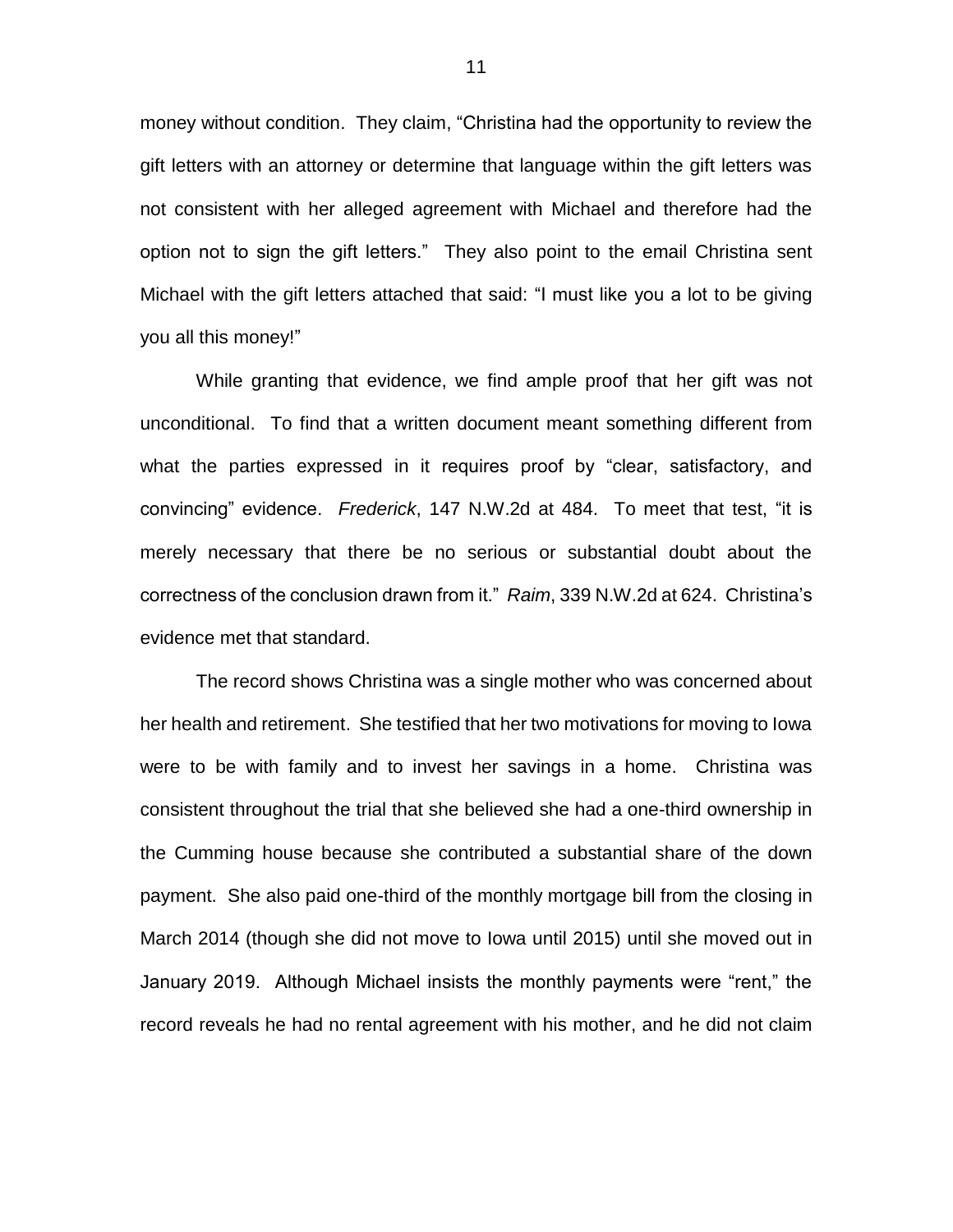any rental income on his 2015 to 2019 federal tax returns during the time Christina lived in the home.<sup>13</sup>

As to the gift letters, Christina acknowledged she read the relevant language before signing. But she credibly testified she was only doing Michael's bidding because the lender required the gift letters to issue him the mortgage. The district court found: "At the time Christina signed the letters, she had no expectation of repayment as she expected to remain living in the house until her death or its sale." The court also found: "Michael agreed that he received the money on the condition that Christina would continue to live there." Even in our de novo review, we give considerable weight to the district court's fact findings because the judge heard live testimony, and we have only the cold transcript from which to assess credibility. *See In re Marriage of Woodward*, 228 N.W.2d 74, 75 (Iowa 1975).

We agree with the district court that once the parties decided Christina would no longer live in the house, she could not achieve the gift's purpose. The circumstances here are much like a Pennsylvania case, where the appellate court held that a donor could recover partial reimbursement from his former fiancé of his down payment on the house they intended to be their marital residence. *McGoldrick*, 228 A.3d at 279. The court awarded relief despite the donor signing gift letters that stated no repayment was "expected or implied" when the fiancé was applying for the mortgage. *Id.* "The gift letters were necessary to achieve that purpose and did not extinguish the condition upon which the gift was given—the occurrence of marriage." *Id.* Here, Christina offered convincing evidence that the

<sup>&</sup>lt;sup>13</sup> Michael and Krisanne owned a separate rental property for which they did report receiving rental payments for tax purposes.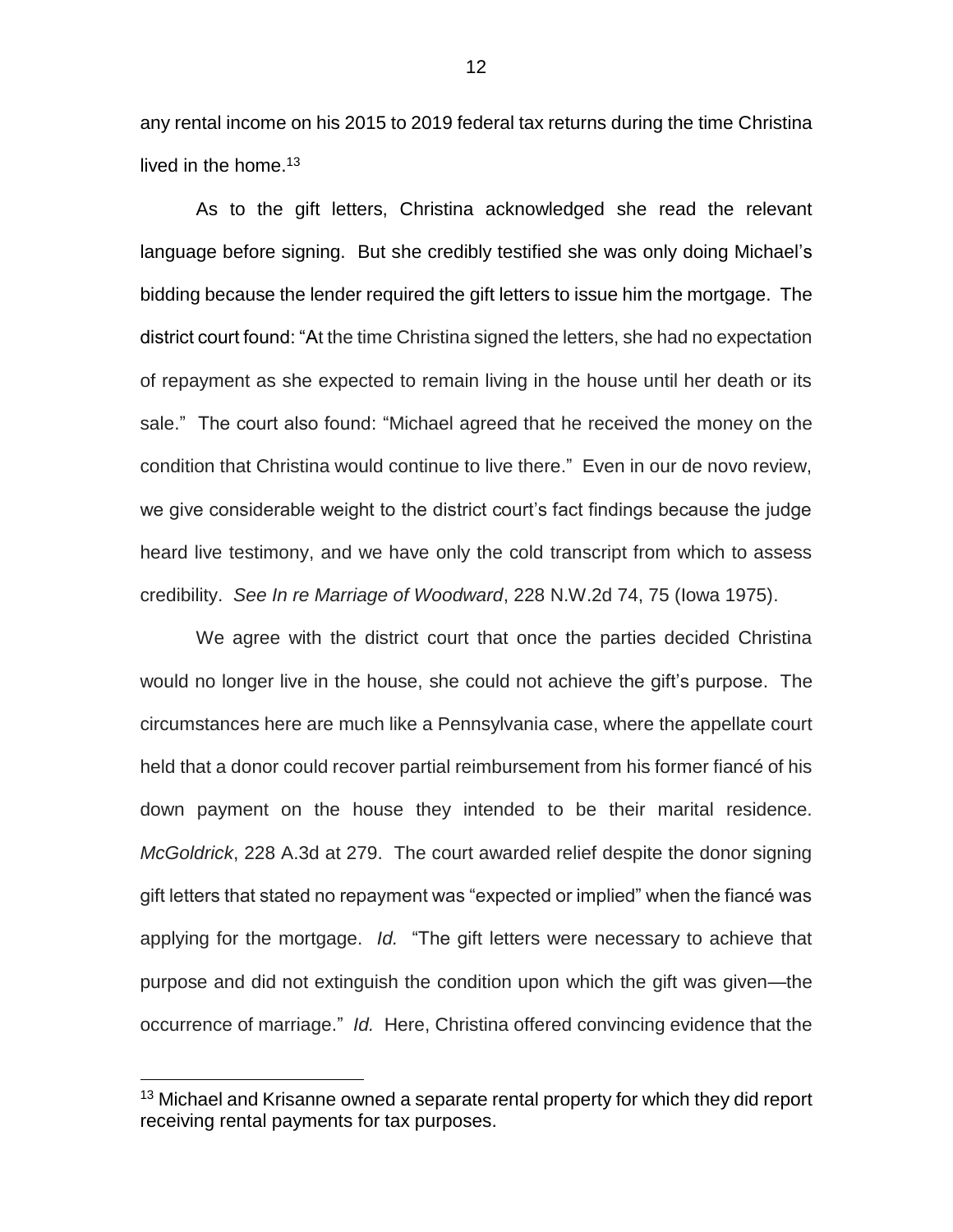condition of the gift was her residing in her son's household. The language of the gift letters did not extinguish that condition.<sup>14</sup>

Considering Christina's evidence, we cannot conclude the gift letters resolved her intent to make an unconditional gift.<sup>15</sup> Instead, we find clear and

convincing evidence that Christina contributed to the down payment on the house

based on a broader agreement with Michael and Krisanne that she be able to keep

living with them until her death.

 $\overline{a}$ 

Texas appellate court held:

<sup>&</sup>lt;sup>14</sup> We understand that banks rely on gift letters "every day when making lending decisions." *See In re Felsner*, 289 Fed. Appx. 879, 887 (6th Cir. 2008) (McKeague, J., dissenting). That reliance is not the question before us. Instead, we are constrained to considering whether the limited language of the letters signed by Michael and Christina forecloses Christina's recovery on her equitable theories. The letters stated Christina had no expectation that Michel would repay the gift amounts in the form of cash or future services. The letters did not address their expectation that Christina would live in the house as a condition of the gift. <sup>15</sup> Courts from other jurisdictions share this view of gift letters. For instance, a

<sup>[</sup>T]he Gift Letter merely stated that no repayment was "expected or implied in the form of cash or by future services to the recipient." The evidence established that, at the time [Huntress—an ailing octogenarian] made the down payment on the Property, it was made in exchange for the [son and daughter-in-law's] promises to allow her to live there. Thus, even though she did not expect repayment or future services from the Douglasses as long as they complied with the agreement, the trial court could conclude that the down payment was not an unconditional gift, even in light of the Gift Letter.

*Douglass v. Huntress*, No. 06-17-00103-CV, 2018 WL 4224898, at \*8 (Tex. Ct. App. Sept. 5, 2018) (upholding jury's award under breach-of-oral-contract theory). Similarly, a Massachusetts appeals court decided that gift letters executed by an aging aunt did not preclude repayment by her nephew and his wife. *See Bryant v. Cribbie*, No. 09-P-1421, 2010 WL 1064467, at \*2 (Mass. Ct. App. Mar. 25, 2010). The court held:

A fact finder could determine that both letters were executed well after the time the parties came to their understanding and could infer from the circumstances of the writings as well as the content of the letters that Bryant was not expecting repayment of the money, as the letters state, but that she nonetheless expected that the Cribbies would provide her a place to live for her lifetime.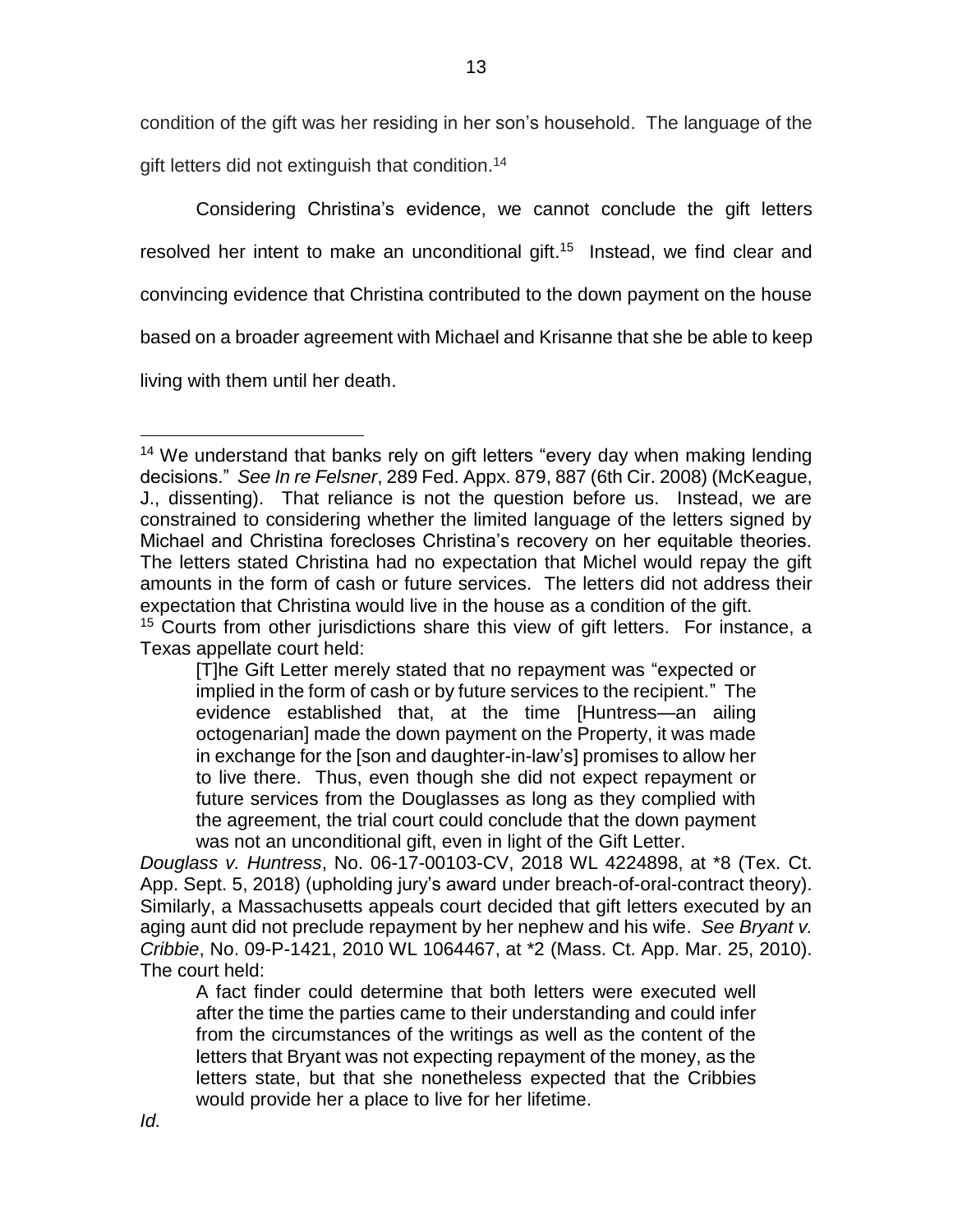# **C. Parol Evidence Rule for Inter Vivos Gifts**

We next address whether considering extrinsic evidence beyond the written gift letters violates the parol evidence rule. Michael and Krisanne challenge the district court's finding that the parol evidence rule did not apply to gift letters. But their argument turns on "the existence of an enforceable written agreement." As stated previously, no such agreement exists on this record.

To start, the parol evidence rule is not a rule of evidence but a rule of substantive contract law. *Salsbury v. Nw. Bell Tel. Co.*, 221 N.W.2d 609, 611 (Iowa 1974). It bars the use of extrinsic evidence of prior or contemporaneous agreements or negotiations to contradict a clear and unambiguous written agreement. *See Garland v. Brandstad*, 648 N.W.2d 65, 69 (Iowa 2002) (citing Restatement (Second) of Contracts § 215, at 136 (1981)). Although the parol evidence rule applies to written contracts, we find no Iowa authority invoking it for gift letters.<sup>16</sup> Because we determined the gift letters were not valid contracts between Michael and Christina due to lack of consideration, the parol evidence rule does not apply here. *See Kelien*, 2019 WL 5681417, at \*3 (concluding court properly considered extrinsic evidence to determine scope and nature of a gift letter because it was not a contract); *see also Williams v. Havey*, No. 3:16-CV-64, 2016 WL 4543482, at \*3 (M.D. Tenn. Aug. 29, 2016) ("Even assuming that the Gift Letter is capable of creating a binding contract, the parties do not agree that the Gift Letter embodies their final agreement.").

 $\overline{a}$ 

<sup>16</sup> The parol evidence rule also applies to wills. *In re Kalouse's Estate*, 282 N.W.2d 98, 104–05 (Iowa 1979) ("[E]xtrinsic evidence is not admissible to vary, contradict or add to the terms of the will, or to show a different intention on the part of the testator from that disclosed by the language of the will.").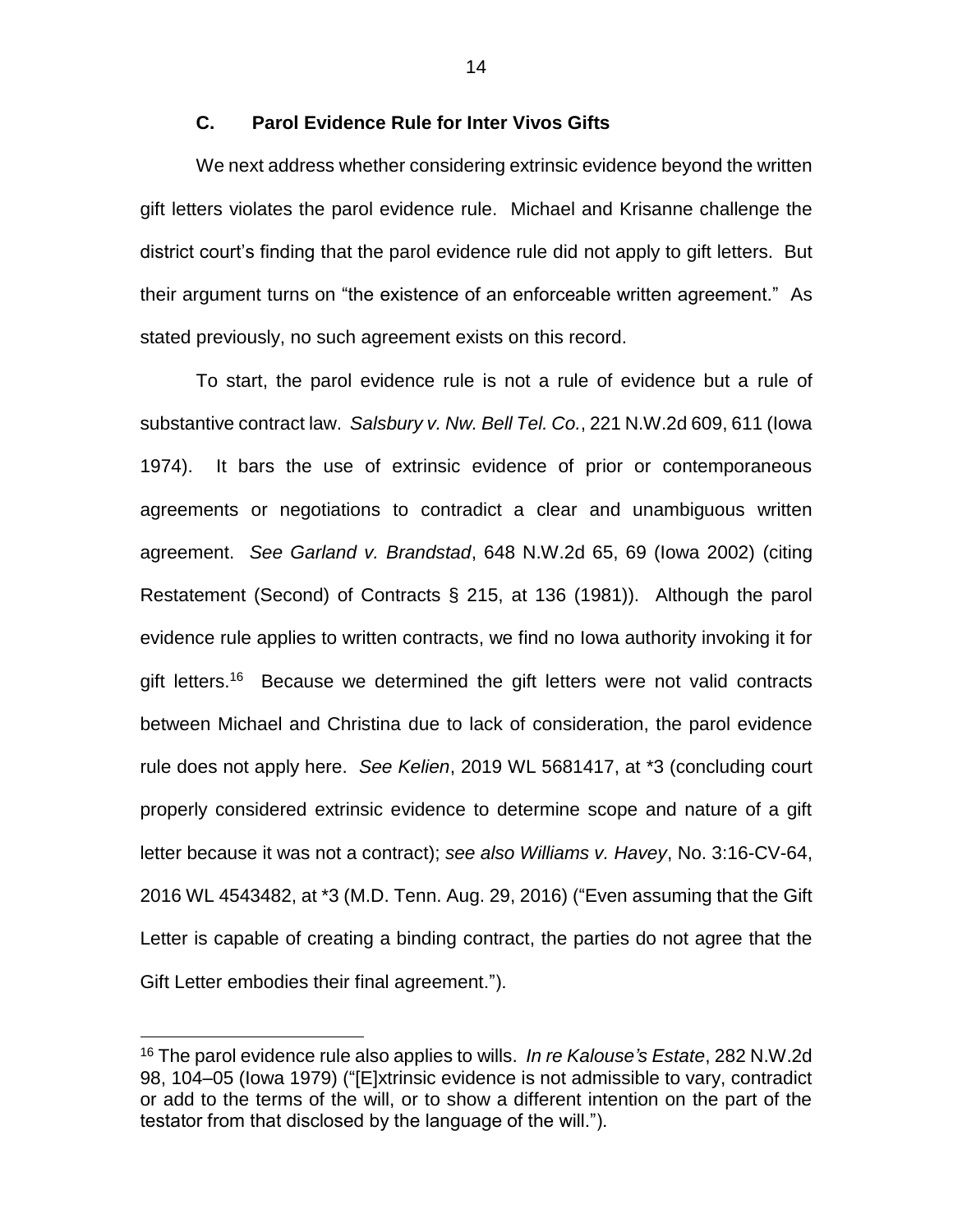Instead, to determine the scope of permissible evidence, we seek guidance from the Restatement (Third) of Property: Wills and Other Donative Transfers. *See In re Coe College*, 935 N.W.2d 581, 590 (Iowa 2019) (favorably discussing this Restatement). Section 10.2 states: "In seeking to determine the donor's intention, all relevant evidence, whether direct or circumstantial, may be considered, including the text of the donative document *and relevant extrinsic evidence*." Restatement (Third) of Property: Wills and Other Donative Transfers § 10.2 (Am. L. Inst. 2003) (emphasis added). The comments to the section are particularly relevant here: "Extrinsic evidence of the circumstances surrounding the execution of the donative document that might bear on the donor's intention, directly or circumstantially, may always be considered." *Id.* § 10.2 cmt. d. We may also consider "the donor's own declarations of intention" through documents and testimony. *Id.* § 10.2 cmt. f.

Applying this framework, we are not prohibited from considering evidence beyond the gift letters, such as the witness testimony and exhibits presented at the trial. The district court committed no error in considering the prior oral agreement between the parties to aid its determination of Christina's donative intent. Upon our de novo review of all the evidence, we conclude Christina gave Michael and Krisanne the down payments as a gift subject to a prior oral condition that she would reside in the home with a financial stake in the property.

### **D. Unjust Enrichment**

The equitable doctrine of unjust enrichment reflects the principle "that one party should not be unjustly enriched at the expense of another party." *Endress v. Iowa Dep't of Human Servs.*, 944 N.W.2d 71, 80 (Iowa 2020). Although often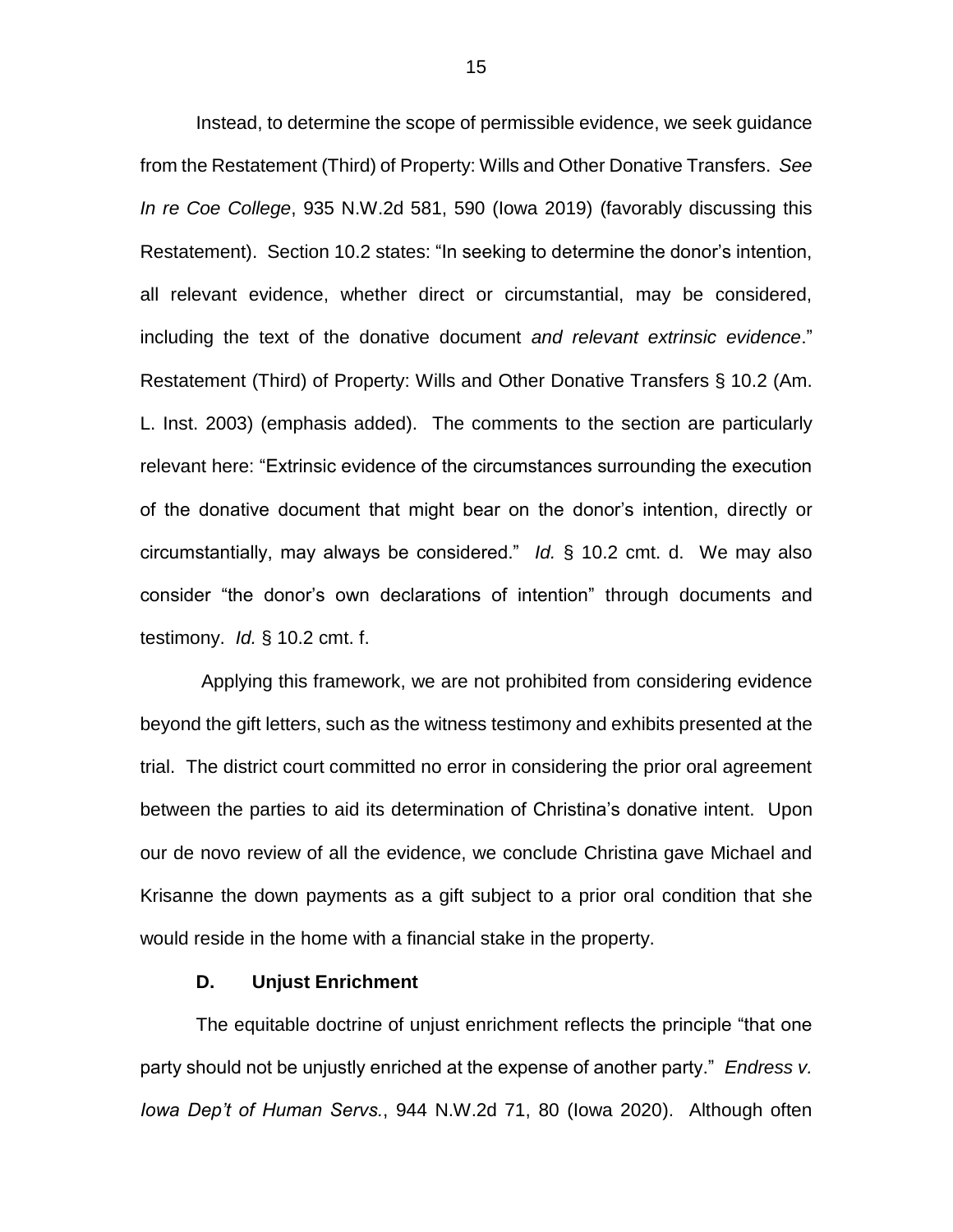called a quasi-contract theory, unjust enrichment "is not grounded in contract law but rather is a remedy of restitution." *Iowa Waste Sys., Inc. v. Buchanan Cnty.*, 617 N.W.2d 23, 29 (Iowa Ct. App. 2000). The party seeking restitution damages may recover up to the value of what was unjustly retained. *Id.* at 30. For inter vivos gifts, a grantor may recover a gift if it was subject to a condition that was not fulfilled. *See Fierro v. Hoel*, 465 N.W.2d 669, 671 (Iowa Ct. App. 1990).

We agree with the district court's conclusion: "As the condition upon which the money was given no longer exists, Christina is entitled to repayment." Thus, to prevent Michael and Krisanne from being unjustly enriched at her expense, Christina was entitled to repayment of her \$89,900 in contributions.

### **E. Promissory Estoppel**

Our supreme court has identified four elements of promissory estoppel:

(1) a clear and definite promise; (2) the promise was made with the promisor's clear understanding that the promisee was seeking an assurance upon which the promisee could rely and without which he would not act; (3) the promisee acted to his substantial detriment in reasonable reliance on the promise; and (4) injustice can be avoided only by enforcement of the promise.

*Kunde v. Estate of Bowman*, 920 N.W.2d 803, 810 (Iowa 2018) (quoting *Schoff v. Combined Ins. Co. of Am.*, 604 N.W.2d 43, 49 (Iowa 1999)). A claim of promissory estoppel focuses on the elements of "a promise and reliance, rather than agreement and consideration." *Id.* Christina met these elements. At the two-day trial, she offered evidence that (1) Michael and Krisanne promised her a return on her investment in the down payment of the home, (2) it was clear to Michael that Christina was relying on the promise before she paid \$89,900 and moved into the home, (3) she reasonably relied on the promise to her financial detriment, and